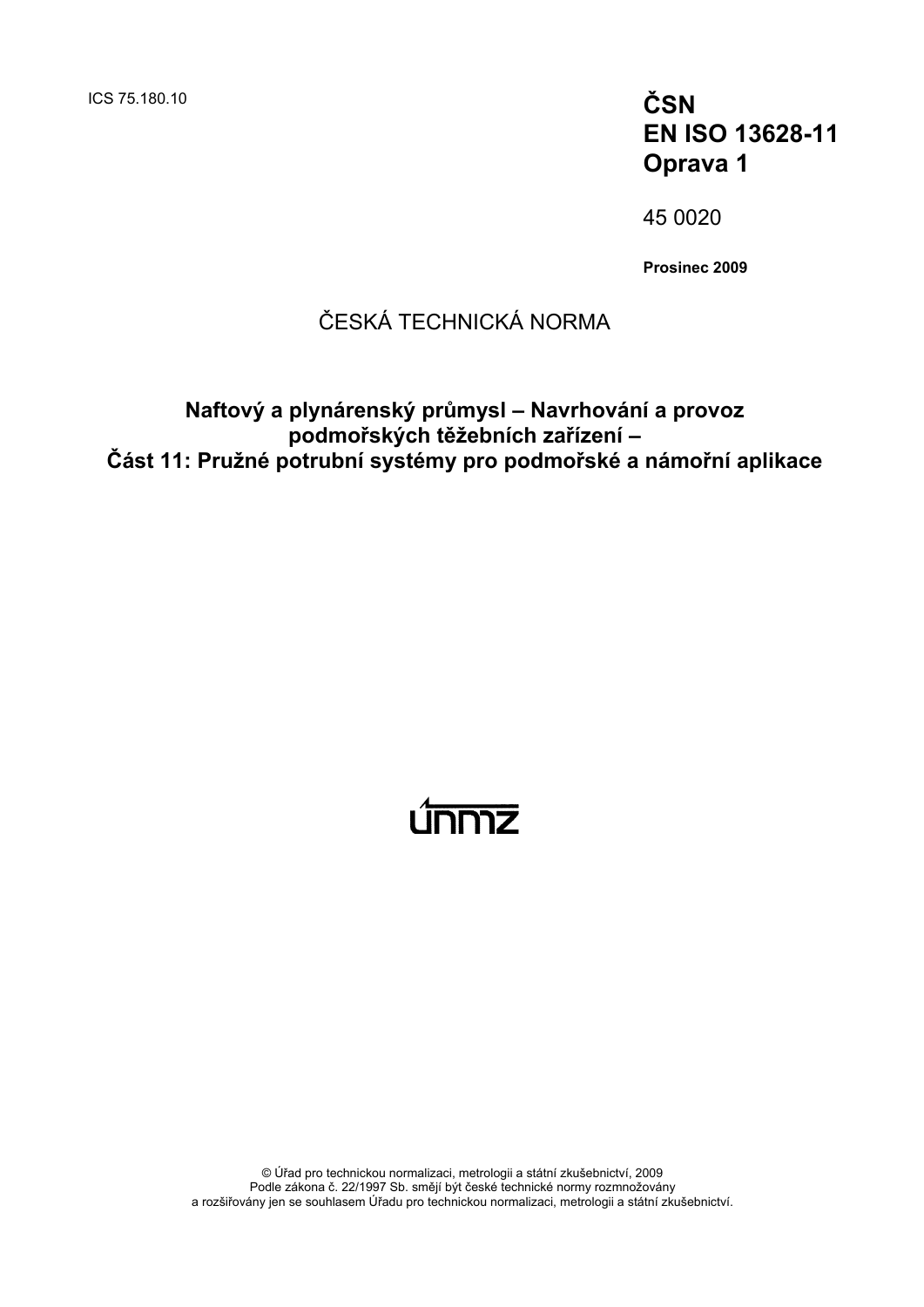ČSN EN ISO 13628-11/Opr. 1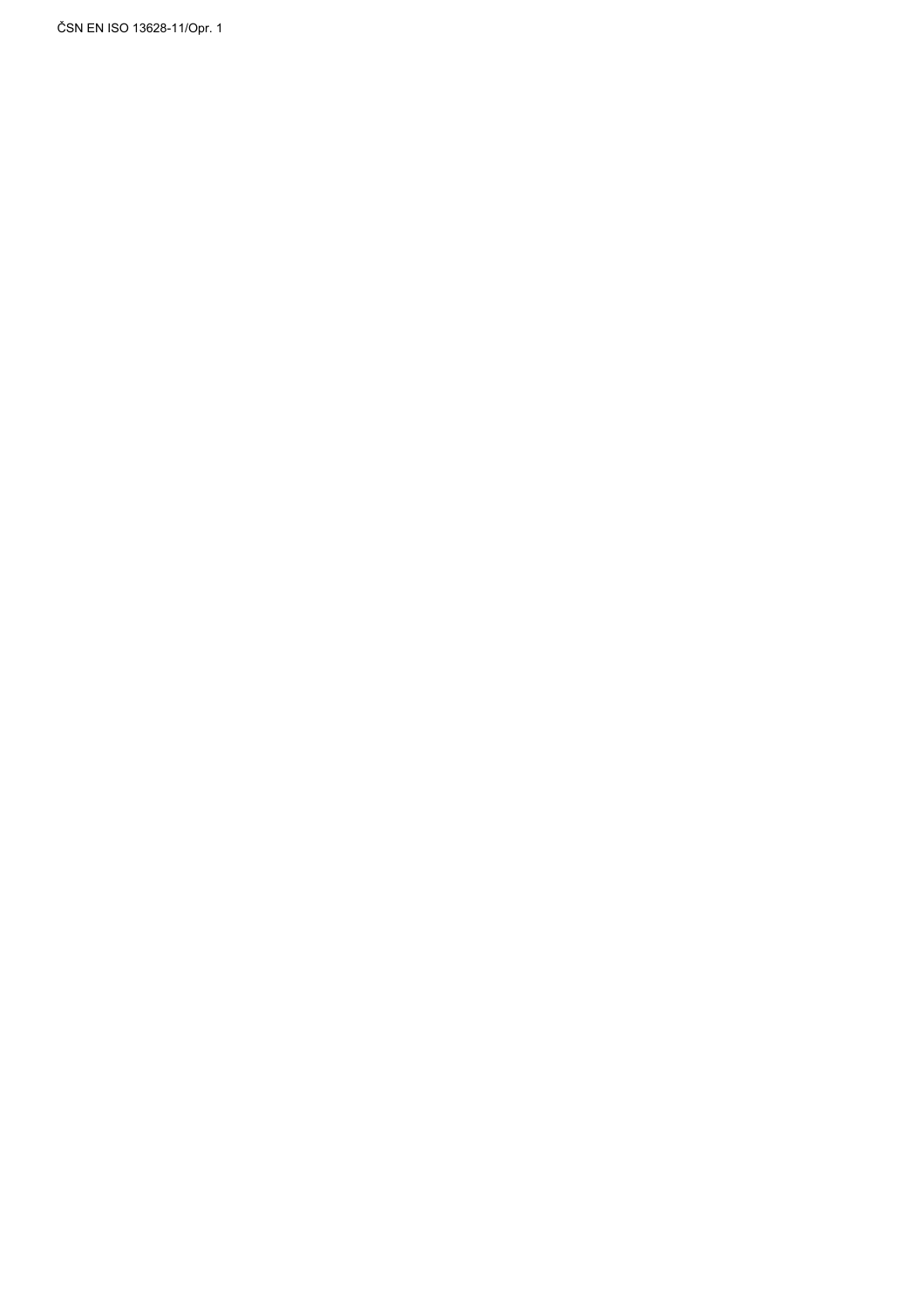## EUROPEAN STANDARD NORME EUROPÉENNE EUROPÄISCHE NORM

### **EN ISO 13628-11:2007/AC**

April 2009 Avril 2009 April 2009

**ICS** 75.180.10

English version Version Française Deutsche Fassung

Petroleum and natural gas industries - Design and operation of subsea production systems - Part 11: Flexible pipe systems for subsea and marine applications (ISO 13628-11:2007/Cor 1:2008)

Industries du pétrole et du gaz naturel - Conception et exploitation des systèmes de production immergés - Partie 11: Systèmes de canalisations flexibles pour applications sous-marines et en milieu marin (ISO 13628-11:2007/Cor 1:2008)

Erdöl- und Erdgasindustrie - Auslegung und Betrieb von Unterwasser-Produktionssystemen - Teil 11: Flexible Rohrleitungssysteme für Unterwasser- und meerestechnische Anwendung (ISO 13628- 11:2007/Cor 1:2008)

This corrigendum becomes effective on 29 April 2009 for incorporation in the official German and English versions of the EN.

Ce corrigendum prendra effet le 29 avril 2009 pour incorporation dans les versions officielles allemande et anglaise de la EN.

Die Berichtigung tritt am 29.April 2009 zur Einarbeitung in die offizielle Deutsche und Englische Fassung der EN in Kraft.



EUROPEAN COMMITTEE FOR STANDARDIZATION COMITÉ EUROPÉEN DE NORMALISATION EUROPÄISCHES KOMITEE FÜR NORMUNG

**Management Centre: Avenue Marnix 17, B-1000 Brussels**

© 2009 CEN All rights of exploitation in any form and by any means reserved worldwide for CEN national Members. Tous droits d'exploitation sous quelque forme et de quelque manière que ce soit réservés dans le monde entier aux membres nationaux du CEN. Alle Rechte der Verwertung, gleich in welcher Form und in welchem Verfahren, sind weltweit den nationalen Mitgliedern

von CEN vorbehalten.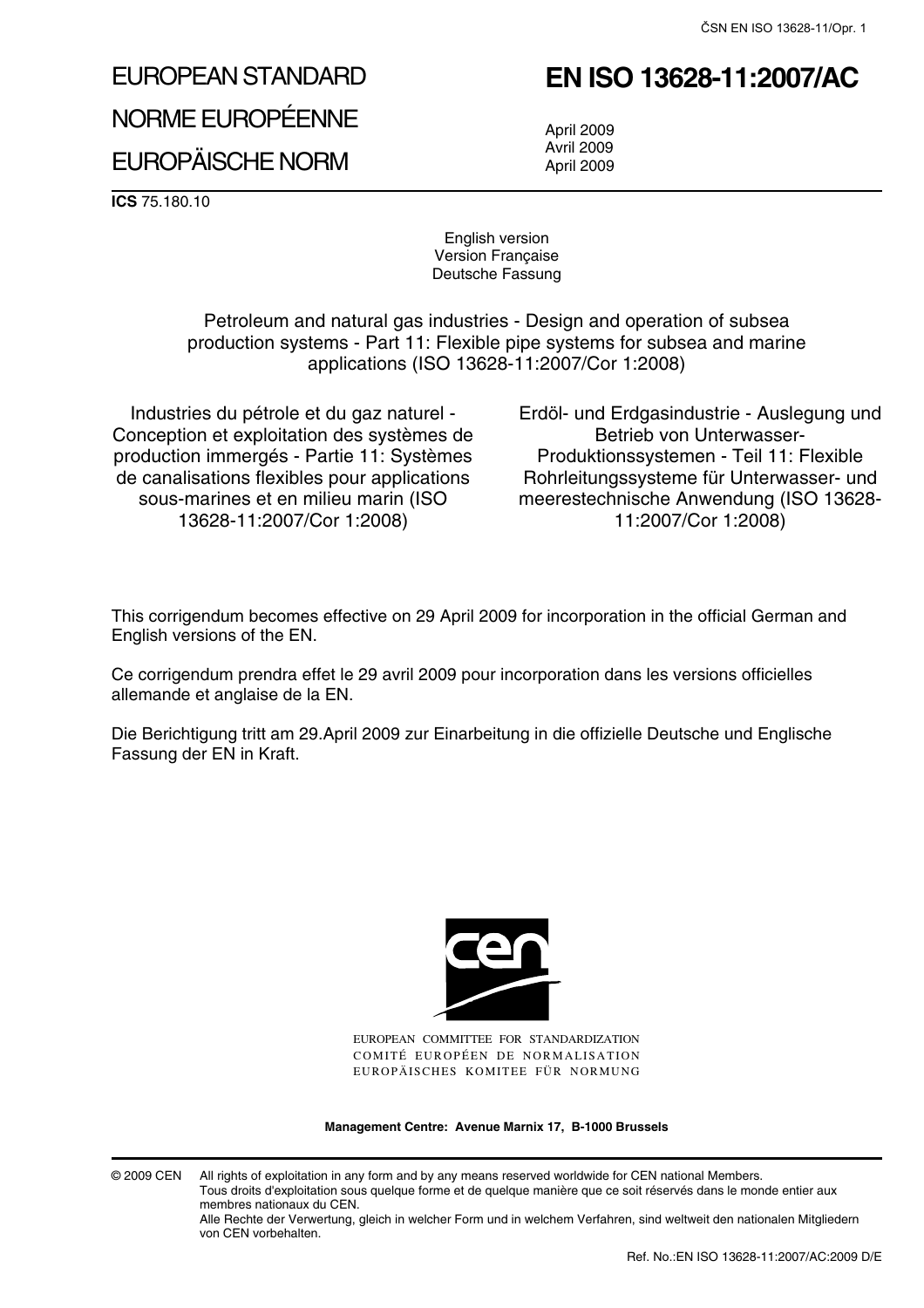#### **EN ISO 13628-11:2007/AC:2009 (E)**

#### **Endorsement notice**

The text of ISO 13628-11:2007/Cor.1:2008 has been approved by CEN as a European Corrigendum without any modification.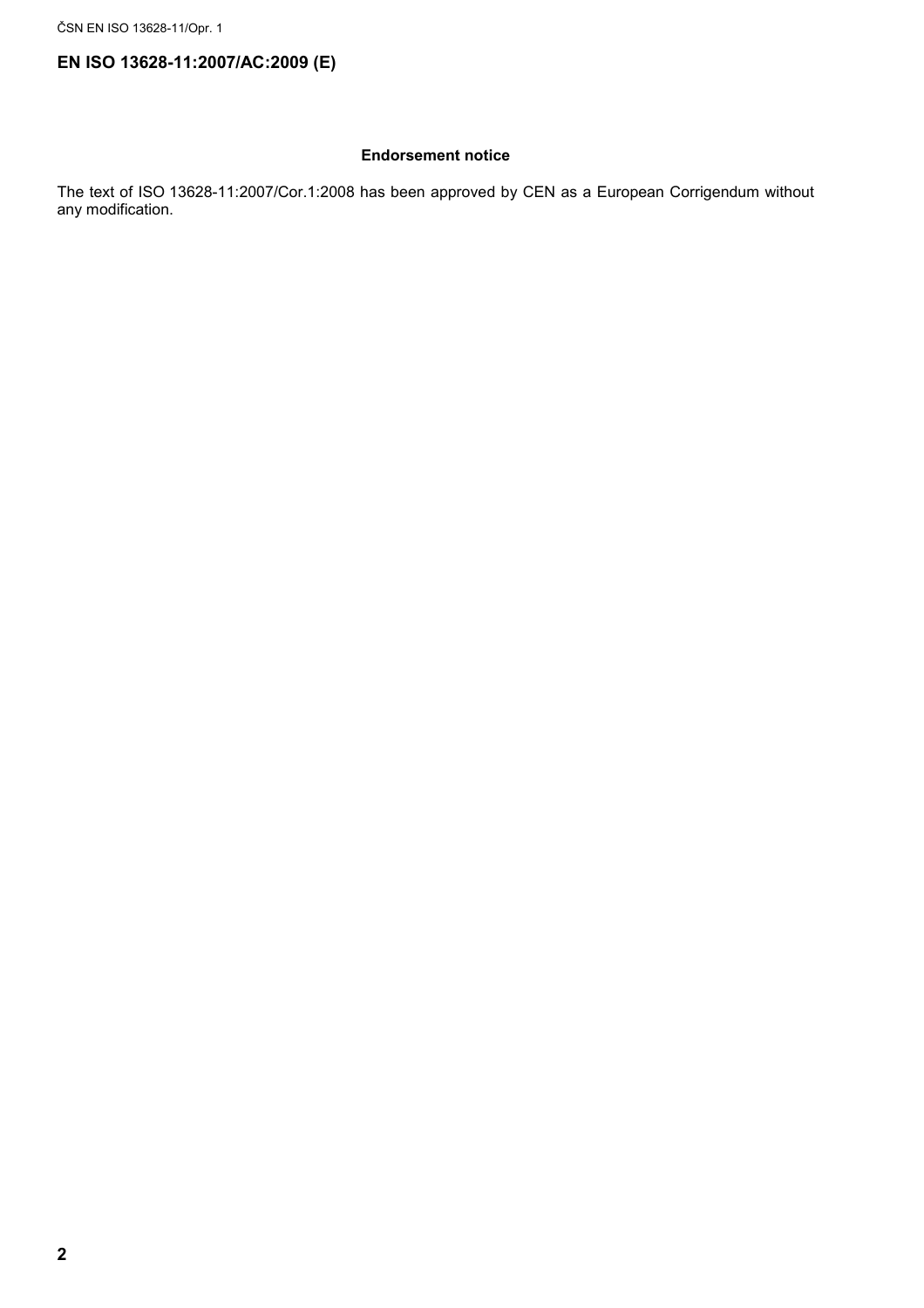

#### **INTERNATIONAL STANDARD ISO 13628-11:2007**  TECHNICAL CORRIGENDUM 1

Published 2008-06-15

INTERNATIONAL ORGANIZATION FOR STANDARDIZATION • МЕЖДУНАРОДНАЯ ОРГАНИЗАЦИЯ ПО СТАНДАРТИЗАЦИИ • ORGANISATION INTERNATIONALE DE NORMALISATION

### **Petroleum and natural gas industries — Design and operation of subsea production systems —**

### Part 11: **Flexible pipe systems for subsea and marine applications**

TECHNICAL CORRIGENDUM 1

*Industries du pétrole et du gaz naturel — Conception et exploitation des systèmes de production immergés — Partie 11: Systèmes de canalisations flexibles pour applications sous-marines et en milieu marin* 

*RECTIFICATIF TECHNIQUE 1*

Technical Corrigendum 1 to ISO 13628-11:2007 was prepared by Technical Committee ISO/TC 67, *Materials, equipment and offshore structures for petroleum, petrochemical and natural gas industries,* Subcommittee SC 4*, Drilling and production equipment.*

 $\overline{a}$ 

*Page 4, 3.1.25, Note:* Replace "(3.1.4)" with "(3.1.5)".

*Page 5, 3.2:* Add the following after the line "PLEM pipeline end manifold": PLET pipeline end modulus

*Page 13, 4.2.2.4.1 a) 2):*

Replace with the following:

connection of topside wellheads and piping on tension-leg platforms

©ISO 2008 – All rights reserved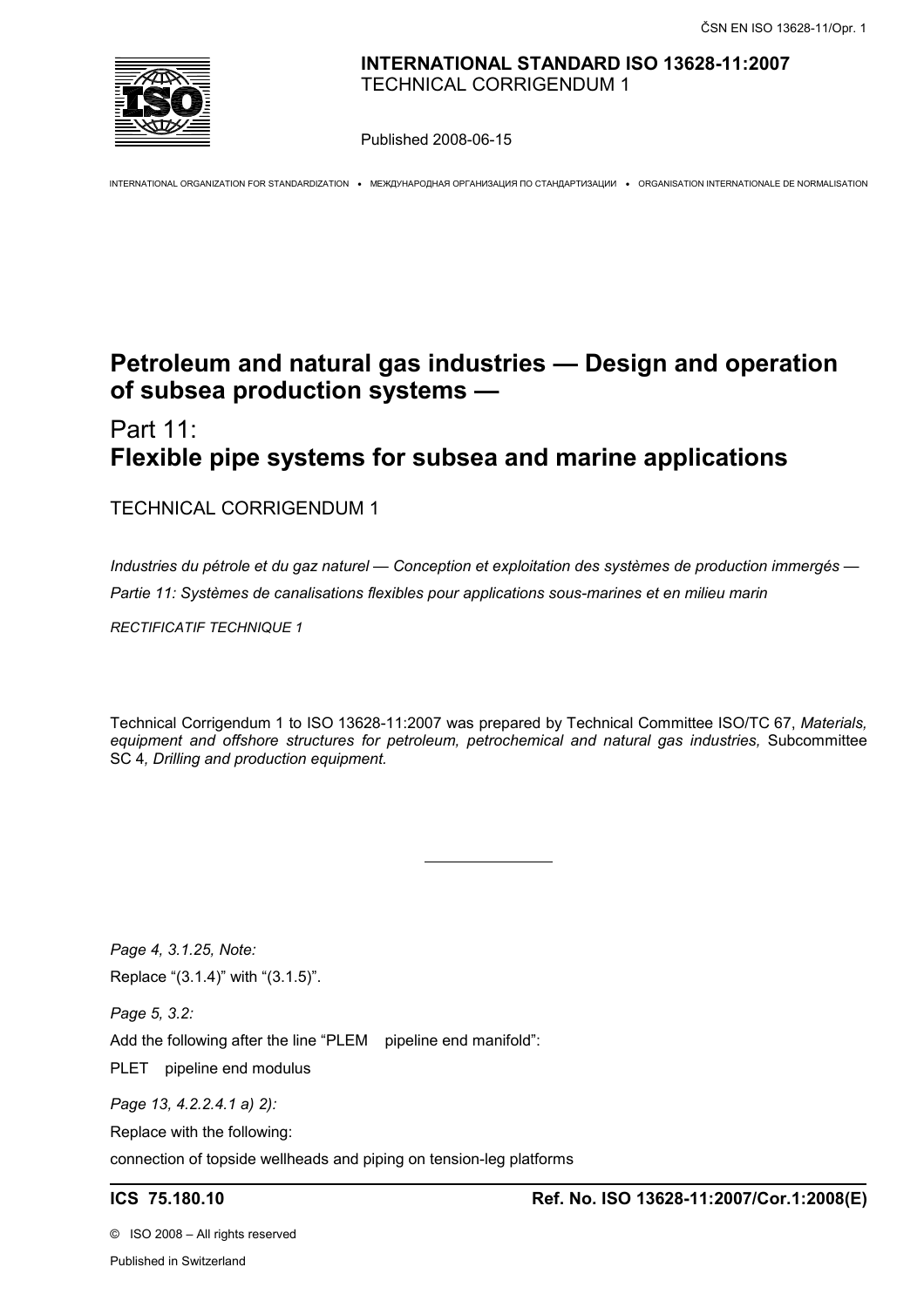ČSN EN ISO 13628-11/Opr. 1

#### **ISO 13628-11:2007/Cor.1:2008(E)**

*Page 57, Table 14, last column, fourth line:* Replace "API 17 TR2" with "API TR 17 TR2".

*Page 94, Key to Figure 23:*

Replace " $\sigma_{m}$ " with " $\sigma_{m}$ " and " $\sigma_{a}$ " with " $\sigma_{a}$ ".

*Page 188, A.5.4.1.3:*

Replace " $\tau_2$ " with " $t_2$ " (twice).

*Page 210, Bibliography:* Replace "API T 17 TR2" with "API TR 17 TR2" and "The Aging of Pa-11..." with "The Ageing of Pa-11...".